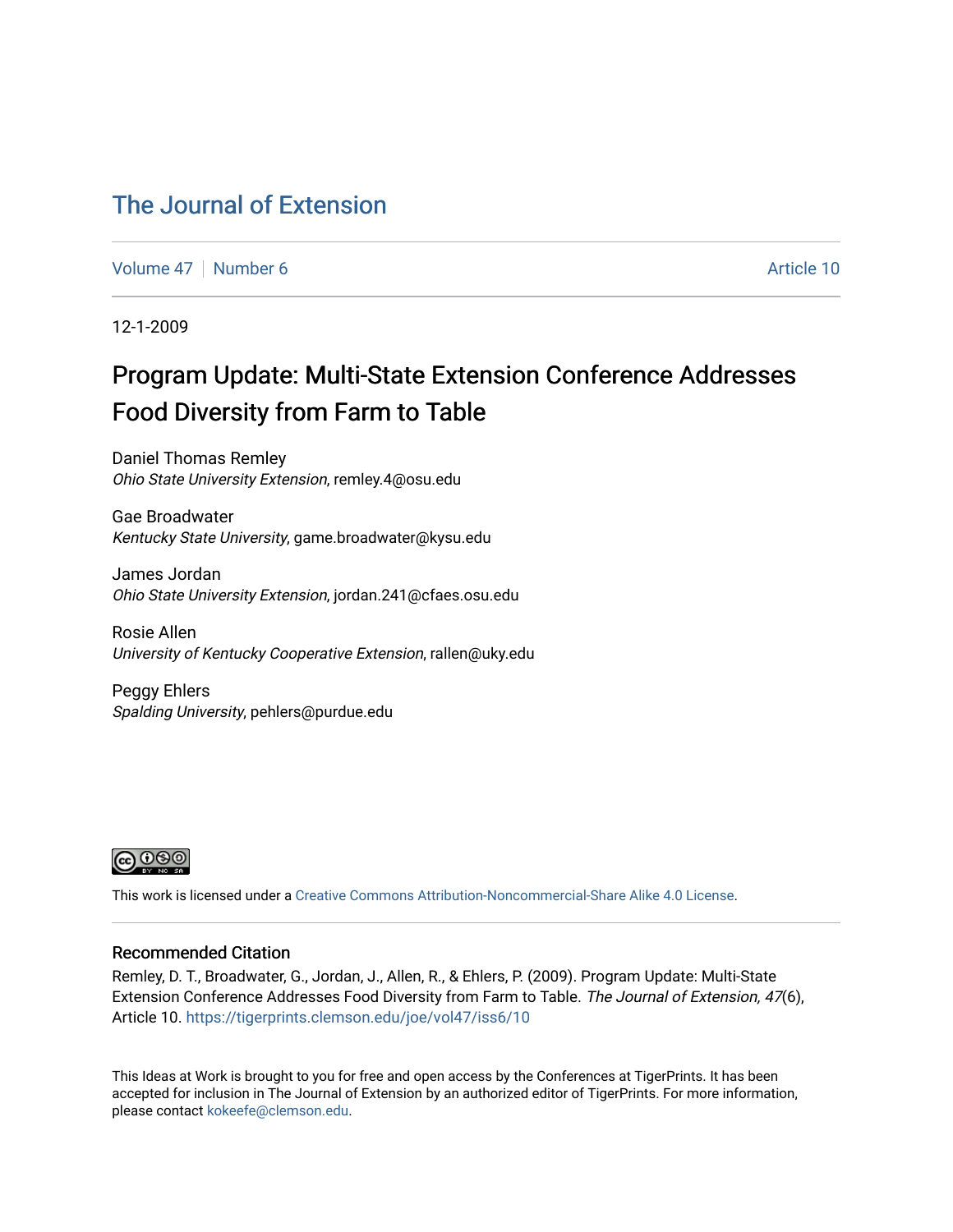

# **December 2009 Volume 47 Number 6 Article Number 6IAW1**

[Return to Current Issue](http://www.joe.org:80/joe/2009december/)

# **Program Update: Multi-State Extension Conference Addresses Food Diversity from Farm to Table**

#### **Daniel Thomas Remley**

Family and Consumer Science/ Community Development Educator Ohio State University Extension, Butler County Hamilton, Ohio [remley.4@osu.edu](mailto:remley.4@osu.edu)

#### **Gae Broadwater**

Community Resource Development Specialist Kentucky State University Frankfort, Kentucky [gae.broadwater@kysu.edu](mailto:gae.broadwater@kysu.edu)

#### **James Jordan**

4-H Youth Development Educator Ohio State University Extension, Butler County Hamilton, Ohio [Jordan.241@cfaes.osu.edu](mailto:Jordan.241@cfaes.osu.edu)

#### **Rosie Allen**

Family and Consumer Science Agent, Gallatin County University of Kentucky Cooperative Extension Warsaw, Kentucky [rallen@uky.edu](mailto:rallen@uky.edu)

**Peg Ehlers** Consumer and Family Sciences Agent, Dearborn County Purdue Extension Aurora, Indiana [pehlers@purdue.edu](mailto:pehlers@purdue.edu)

**Abstract:** In 2005 and 2006, The Ohio State University Extension, University of Kentucky, Kentucky State University, and Purdue University Cooperative Extension Services developed and coordinated two conferences addressing food diversity from farm to table. The overall goal of the conferences was to foster a tri-state network of multi-disciplinary approaches to meet the needs of diverse audiences related to food. Self-reported email evaluation surveys suggested that conference goals and objectives were achieved. Future diversity trainings should continue to be multidisciplinary and should seek to attract others working in non-extension roles.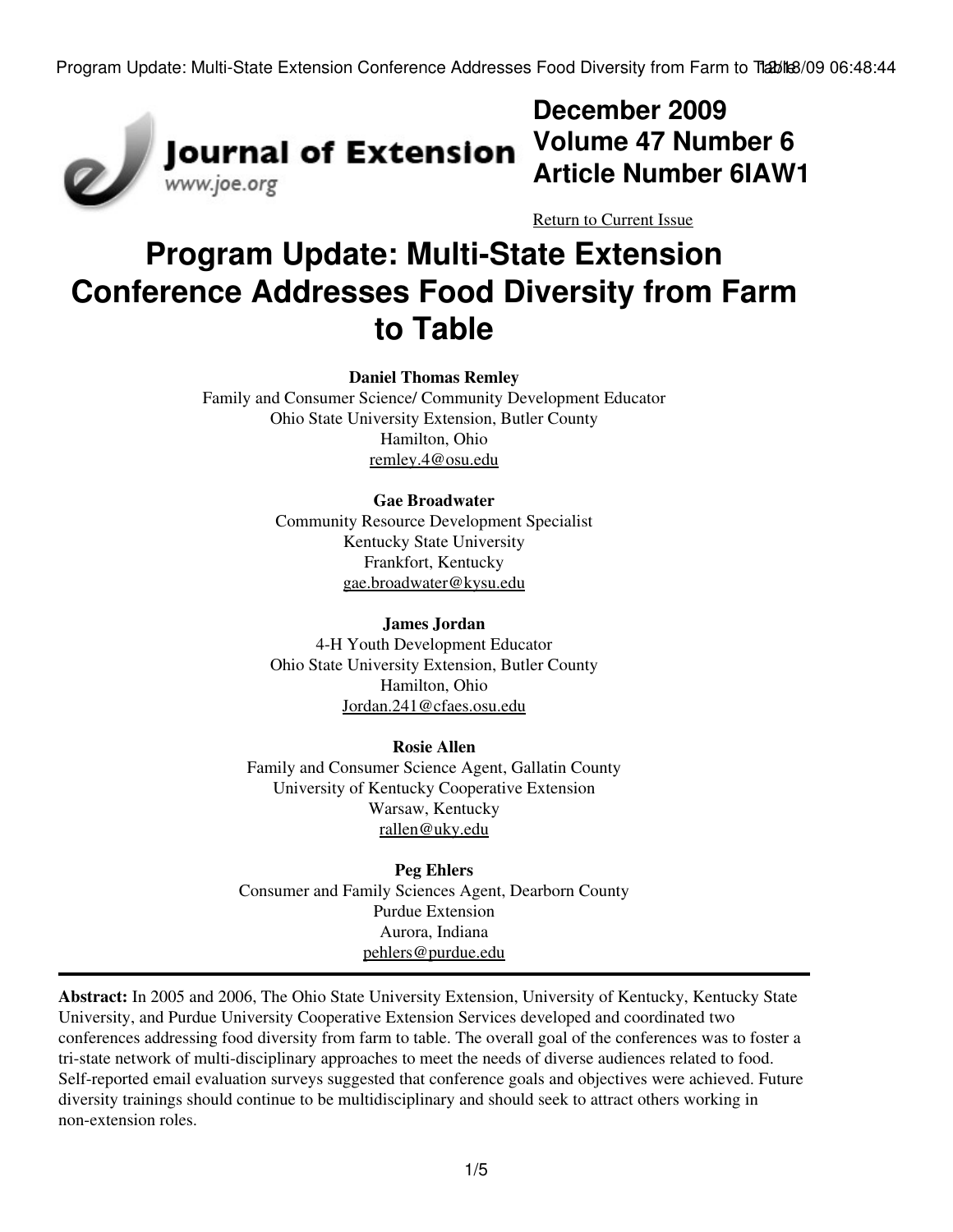# **Situation**

Compared to states in other regions, several Midwestern states, including Ohio, Indiana, and Kentucky, have experienced slower overall population growth while simultaneously experiencing an aging and declining native majority and a growing minority of immigrants. Between 1990 and 1997, these midwestern states grew an average of 4.7 % compared to 7.6% for the nation (Rainey, 1998). Much of the region's growth can be attributed to domestic and international immigration. In Kentucky, the 2000 census revealed a growth of 73% for Asians and 173% for Latinos in the 1990s (Price, Scobee, & Sawyer, 2004).

Demographic changes of the United States and the Midwest have shaped consumer patterns and markets for agriculture. The U.S. ethnic food market is estimated to generate 75 billion dollars in annual sales; equivalent to 1 out of every 7 dollars spent on groceries (Geisler, 2007). Ethnic changes will not transform the landscape of agriculture, but will increasingly create niche markets for entrepreneurial farmers (Ballenger & Blaylock, 2003).

Extension and other professionals working with various food systems must be responsive to changing demographics and the associated implications to agriculture, health, communities, families, and youth. Family and Consumer Science educators are challenged to tailor nutrition and consumer education to a variety of ethnic audiences. Agriculture and Community Development educators can help farmers and businesses respond to expanding market opportunities. Working with diverse youth groups and adult volunteers poses different opportunities for professionals working in 4-H youth development.

Because Indiana, Kentucky, and Ohio share similar demographic trends, cooperative approaches could be efficient ways to address food diversity issues and provide professional development opportunities. Therefore, the Extension services of Kentucky, Indiana, and Ohio came together in 2005 and 2006 to address the issue of Food Diversity through a tri-state diversity conference. This article describes the collaborative process and the impact of the conferences.

# **Planning and Partnerships Leads Conference Coordination**

The first annual Tri-State Diversity Conference was held in 2004 and sought to provide training on diversity for Extension professionals in Ohio, Indiana, and Kentucky. The first conference developed a professional relationship among the three states and a commitment to learn and work together. The second and third conferences were held in 2005 and 2006, and used "food diversity" as a theme. Food diversity was identified as an opportunity for professional development in the region and also was multi-disciplinary in nature. The overall goal of the conferences was to foster a tri-state network to meet the needs of diverse audiences through food related issues.

The Tri-State Diversity Planning Committee met on a regular basis in 2005 and 2006. The planning committee consisted of Extension professionals from University of Kentucky (UK), Kentucky State University (KSU), Purdue University (PU), The Ohio State University (OSU) as well as USDA- Natural Resources and Conservation (NRCS). The purpose of the committee was to select a theme, develop a program, secure resources, find a location, and conduct marketing and advertising.

# **Tri-State Diversity Conference Activities**

In 2005 and 2006 experts convened in Cincinnati and Covington to discuss issues related to production, marketing, and consumption of ethnic and cultural foods. The conferences attracted 169 registrants in 2005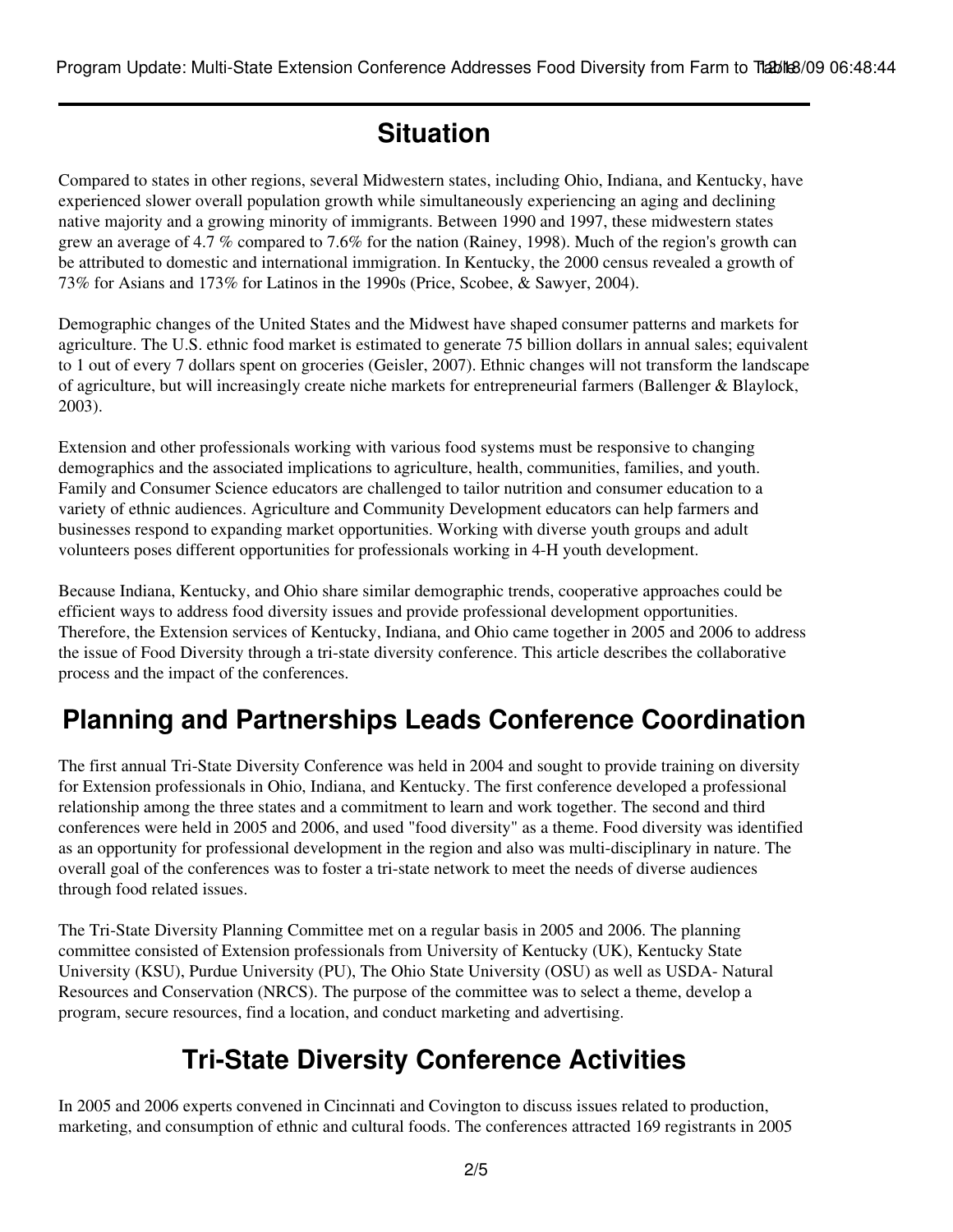and 189 registrants in 2006 (many attended both). Conference participants represented a diversity of interests: Education, Dietetics, Community Services, Extension, Agriculture, and Public Health. Around three-fourths of participants worked for Extension. Participants could select from a variety of presentations and tours addressing food diversity. Some topics of concurrent sessions included: Goat Meat Production and Marketing, Religious Practices and Food, Niche Marketing, Biotechnology, Fish Consumption and Health, Food in Different Cultures, International Bread, and Food and Latino Culture. Participants also had the opportunity to sample ethnic and cultural foods throughout the conferences.

## **Impact of Conferences**

Retrospective self-report surveys were administered via email to evaluate whether we achieved our objectives following the conferences. For both years, response rates were 53%. Participants self-reported that they were more aware of diverse food practices, had more interest in collaborating with other disciplines, were more confident to address food diversity, and were more aware of work outside of their disciplines (Table 1). Finally, participants were more aware of the association between diverse food practices and health.

| <b>Question and Percentage Responding</b><br>"Agree" and "Strongly Agree"                                                                             | <b>Before</b><br><b>Conference 2005</b><br>$(2006*)$ | After<br><b>Conference 2005</b><br>$(2006*)$ |
|-------------------------------------------------------------------------------------------------------------------------------------------------------|------------------------------------------------------|----------------------------------------------|
| On a scale of 1 to 5 how aware are you of the<br>work outside your program area/ profession<br>that addresses the food needs of diverse<br>audiences? | $15\% (22\%)$                                        | 70% (69%)                                    |
| On a scale of 1 to 5 how much interest do<br>you have to collaborate with other<br>disciplines/ program areas to address diverse<br>food needs?       | 33\% (29\%)                                          | 72% (69%)                                    |
| On a scale of 1 to 5 how confident are you<br>that you can address the needs of diverse<br>audiences as they relate to food?                          | 27% (19%)                                            | 66% (68%)                                    |
| On a scale of 1 to 5 how aware are you of<br>diverse food practices?                                                                                  | 37\% (31\%)                                          | 86% (87%)                                    |
| On a scale of 1 to 5 how aware are you of the<br>association between diverse food practices<br>and health?                                            | 36\% (24\%)                                          | 74% (72%)                                    |
| * 2006 responses include both first time registrants and repeat registrants                                                                           |                                                      |                                              |

#### **Table 1.** Survey Responses

We were not able to distinguish 2006 results between first-time and repeat registrants in order to assess impact differences. However, the 2006 survey asked participants to list activities that resulted from the 2005 conference (if they had attended). Thirteen listed activities such as providing ideas to farmers markets, making programs more culturally relevant, and encouraging 4-H clubs to consider ethnic food-related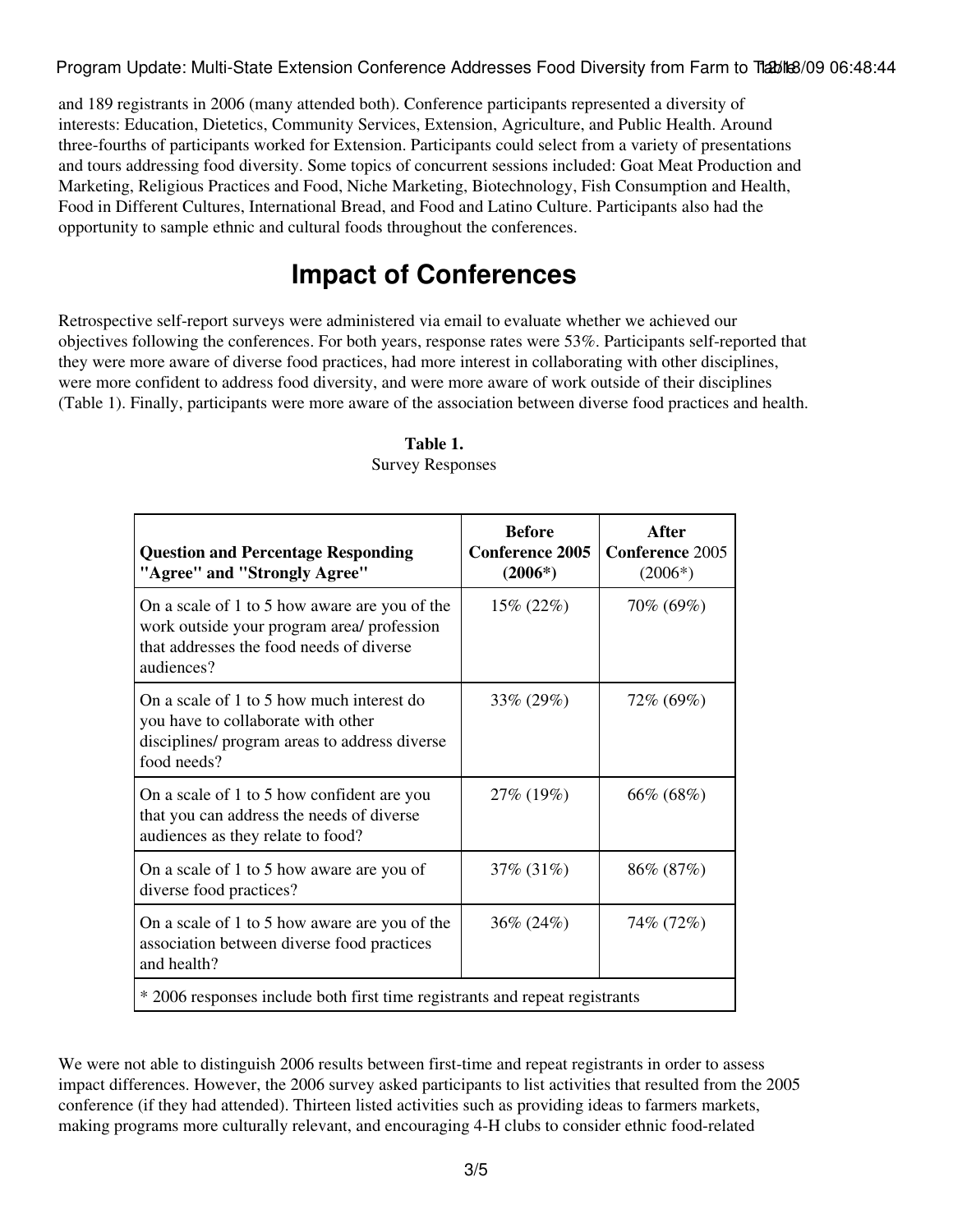projects. The low response to this question coupled with the low 2006 pre-conference scores (Table 1), suggests that respondents in 2006 may have been more likely to be first-time registrants.

# **Discussion**

The Tri-State Diversity conference demonstrates that states can successfully cooperate at a regional level to deliver quality programs. Pooling resources to address a common issue such as food diversity is essential in times of declining Extension budgets. Cooperative efforts also present another opportunity for professionals to share program ideas, network, and form multi-disciplinary and multi-state collaborations.

The food diversity theme is multidisciplinary in nature and therefore attracts professionals working at different levels of the "field to table" spectrum. Given that the conferences attracted professionals in non-Extension roles, there was an opportunity for Extension professionals to build new allies and partnerships.

Multidisciplinary approaches to food diversity will ultimately have greater impact. For example, an agriculture Extension educator speaking to producers about ethnic food markets would most likely have greater success if he or she had some understanding of ethnic consumer issues. With its four focus areas, Extension has a strong capacity to offer multidisciplinary educational programs related to food issues. Therefore, in an increasingly competitive environment for resources and services, food diversity offers a unique niche for Extension program and professional development.

Overall, feedback regarding the conferences was extremely positive. Many were impressed by the wide variety of sessions offered and the high quality of speakers and tours. Participants also liked the opportunity to network with different professionals on food diversity issues. Our evaluation also indicated that the conferences were largely successful in achieving their objectives. Ultimately however, the true impact should be gauged at the community level and activities that follow. The network that developed as a result of the conferences has the potential to document and communicate best practices, case studies, and research findings through electronic newsletters, Web pages, Internet blogs, or possibly eXtension.

## **References**

Ballenger, N., & Blaylock, J. (2003). Consumer driven agriculture: Changing U.S. demographics influence eating Habits. *Amber Waves* 1(2): 28-33.

Cromartie, J. (2002). Population growth and demographic change, 1980-2020. *FoodReview* 25(1): 10-12.

Geisler, M. (2007). *Ethnic food market profile*. Ag Marketing Resource Center Web site. Retrieved June 20, 2007 from: <http://www.agmrc.org/agmrc/markets/Food/ethnicfoodsmarketprofile.htm>

Price, M., Scobee, M., & Sawyer, T. (2004). *Kentucky migration: Consequences for state ppulation and labor force*. Retrieved June 20, 2007 from [http://ksdc.louisville.edu/kpr/migration/kentucky\\_migration.pdf](http://ksdc.louisville.edu/kpr/migration/kentucky_migration.pdf)

Rainey, J. (1998). *An overview of population estimates*. Indiana Business Research Center, Kelly School of Business. Retrieved June 20, 2007 from:<http://www.ibrc.indiana.edu/ibr/1998/summer98/summer98.pdf>

The Sagamore Institute for Policy Research (June, 2007). *Indiana immigration and workforce patterns*. Retrieved June 20, 2007 from:<http://www.sipr.org/PDF/Indiana>